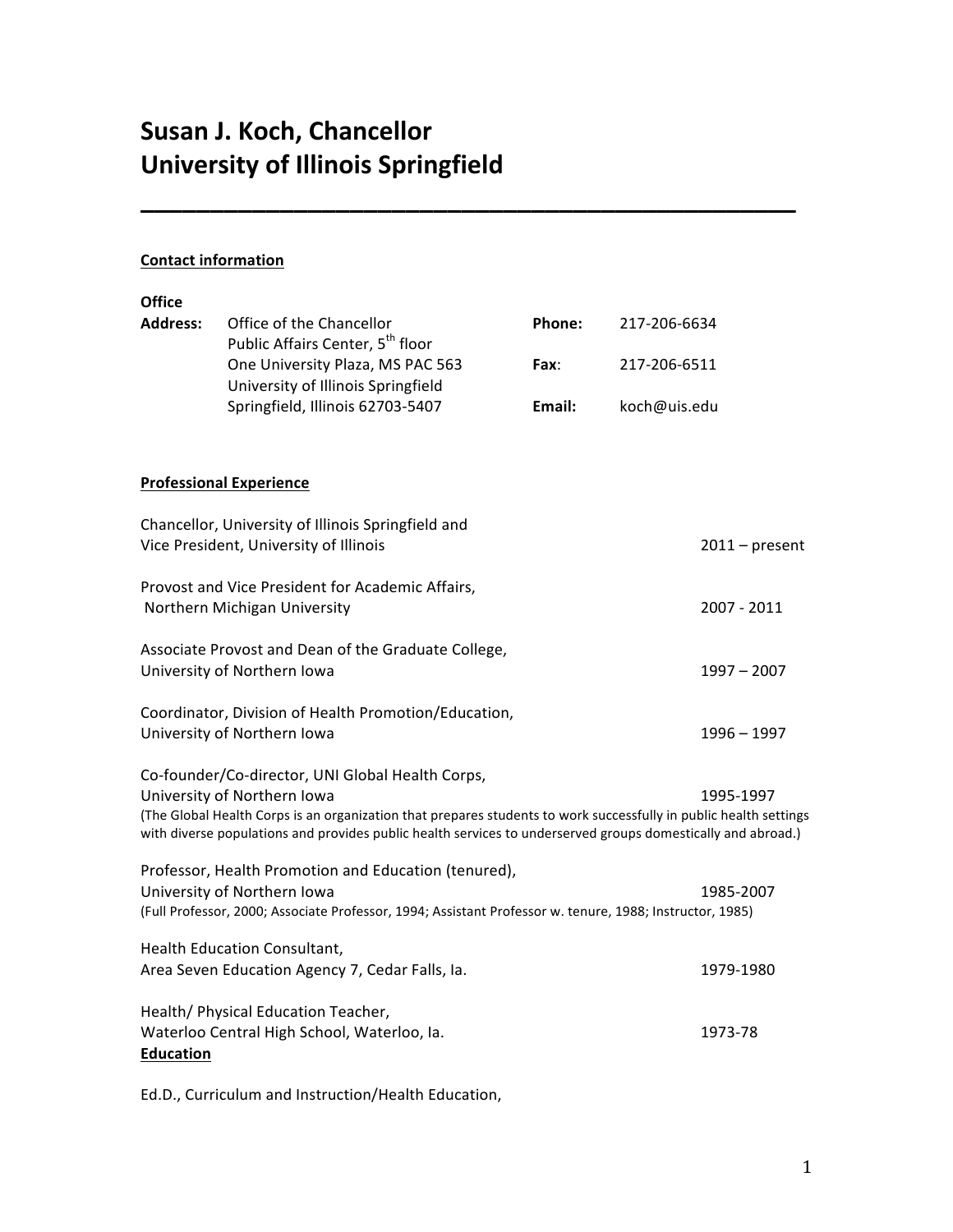| University of Northern Iowa                                                       | 1989 |
|-----------------------------------------------------------------------------------|------|
| M.A., Community Health Education,<br>University of Northern Iowa                  | 1986 |
| B.S., Health/Physical Education/Biology (with honors),<br>Dakota State University | 1971 |

## **Research,&Scholarship,&Creative&Activity**

## **Books:**

Conflict Resolution in the Schools (w. K. Girard), Jossey-Bass, 1996 Study Guide to Accompany core Concepts in Health (w. T. Davis), Mayfield, 1991 Spread the Word, Teens Teaching Teens About Aids (w. K. Oakland), Cumulus, 1991

## **Book&Chapters**:

"Human Rights," in A Social Agenda for Iowa, Hansen and Paul (eds.), The U.N. Association of Iowa, Iowa City, IA, 1997.

"Coping With Stress" in Personal Wellness, Dolgenor & Hensley (eds.) Eddie Bower, Dubuque, IA, 1994 (Second Edition, 1997)

"Healthy Sexual Behavior" in Personal Wellness, Dolgenor & Hensley (eds.) Eddie Bower, Dubuque, IA, 1994 (Second Edition, 1997)

## **Refereed Journal Publications:**

Koch, S., Koch, E., "September  $11<sub>th</sub>$  and Beyond: What is the Role for Public Health?," The International Journal of Global Health: Vol. 1, Number 2, July 2001.

Koch, S. "Introducing the International Journal of Global Health," The International Journal of Global Health: Vol. 1, Number 1, January, 2001.

Yehieli, M., Koch S., Brakke, J., and Basu, L., "Incorporating Health Education into Medical Missions: The Global Health Corps Experience," The Journal of Health Education: September/October, 1999.

Koch, S. and Keefe, T. "Teaching Conflict Management in Social Work," Journal of Teaching in Social Work: Vol. 18, Issues 1 & 2, pp. 33-52, Spring, 1999.

Koch, S. and Yehieli, M., "Bright Smiles, Shining Futures," Journal of School Health: Vol. 69, No. 4, pp. 162-164, April, 1999.

Koch, S. and Yehieli, M., "Preparing Health Promotion Students to Meet the Challenge of Safe Motherhood," Journal of the Iowa Association for Health, Physical Education, Recreation and Dance; Fall, 1998.

Koch, S. and Basu L. "Beyond Beijing: The U.N. Fourth World Conference on Women Implications for Health Educators," The Journal of Health Education, 27/3: 197-198. May/June, 1996 Koch, S. "The U.N. Fourth World Conference on Women: A Focus on Women's Health,"

Promotion and Education: The International Journal of Healthy Promotion and Education, II/4: 6. December, 1995

Koch, S. and Martinez, C. "Managing Conflicts in Changing Times"; Journal of American Humanics. Fall, 1993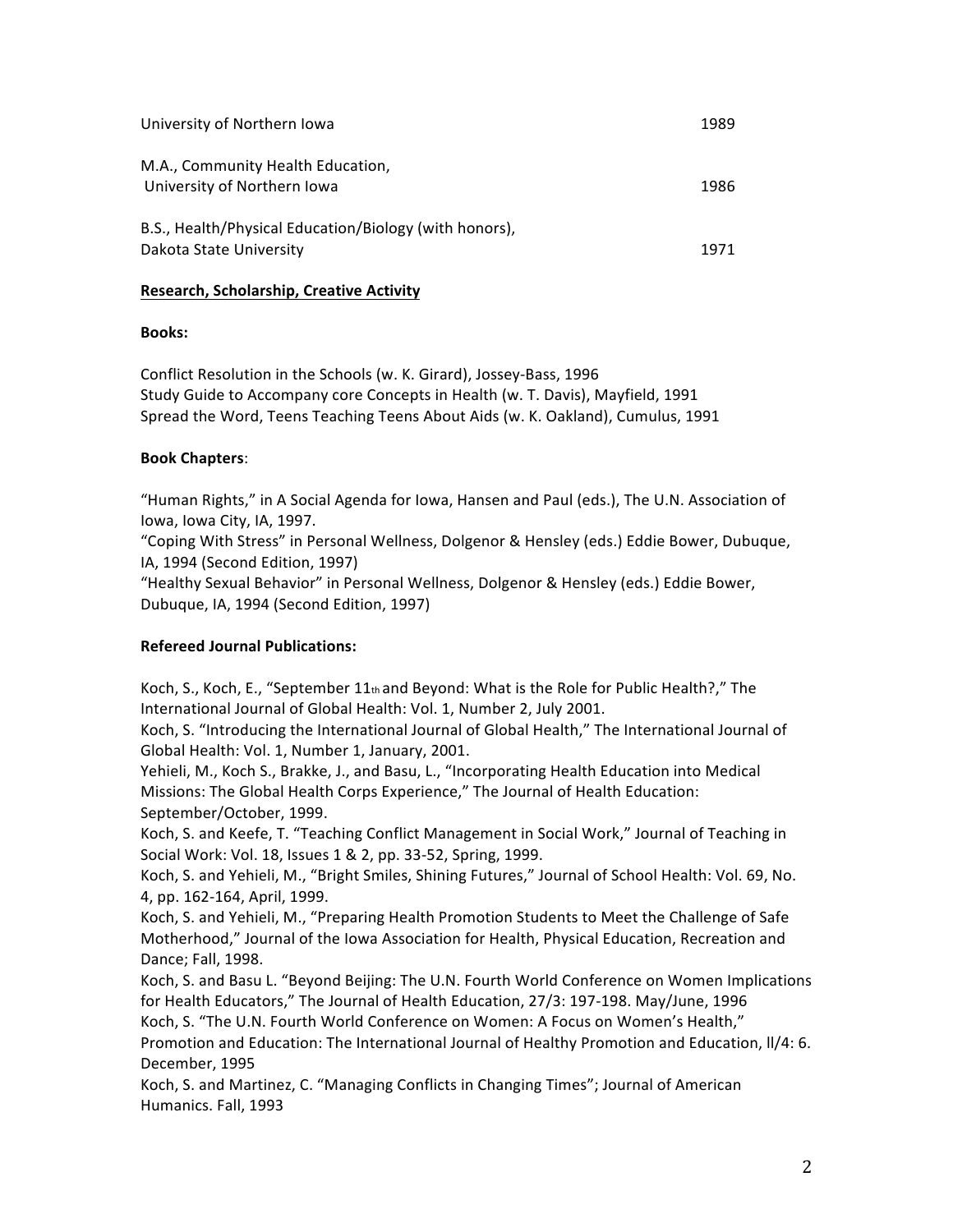Koch, S. and Decker, R. "Applying Conflict Resolution Techniques in School Negotiations: Strategies for Crafting Elegant Solution," School Business Affairs, 59/8: 17-21, August, 1993. Koch, S. "Make Up Your Mind Day, National Oatmeal Month, and Other Opportunities to Capitalize Annual Events as Health Education Strategies," The Journal of Health Education, 24/2: 113-115, March/April, 1993.

Koch, S. and Jordan, D., "We Can Work It Out: Resolving Staff Conflicts," Camping Magazine, 65/6: 21- 25, July/August, 1993.

Davis T., Koch, S. and Ballard, D. "The Nature of Seaside Style Health Promotion Conferences," The Journal of Health Education, 22/2: 73-76, March/April, 1991.

Koch, S. "If This is April, It Must Be Time for Sorry Charlie Day," IAHPERD Journal (Iowa Association for Health, Physical Education, Recreation and Dance), 26/2: 23-25, Spring, 1993. Davis, T. and Koch, S. "A Thousand Teachers Who could have Helped IAHPERD..... If We had Only Asked," IAHPERD Journal (Iowa Association for Health, Physical Education, Recreation and Dance), 26/2: 33-36, Spring, 1993.

Davis T. and Koch, S. "Health Interest and Behaviors of Students Enrolled in the Personal Wellness Course at the University of Northern Iowa," IAHPERD Journal (Iowa Association for Health, Physical Education, Recreation and Dance), 24/1: 14-16, Spring, 1991.

## **Book&Reviews:**

Koch, S. A Whole New Mind: Moving from the Information Age to the Conceptual Age, (Daniel Pink), UNIversitas, April, 2006.

Koch, S. and Yehieli, M., Conflict and Peacemaking Across Cultures: Training the Trainers, (D. Ruth-Heffelbower), Conciliation Quarterly; Vol. 8.2, April, 1999. [Book Review] Koch, S. Deadly Consequences (Prothro-Stith), Journal of Health Education, 37/2:88, March

1994. [Book Review]

## **Non-refereed Publications:**

Koch, S. "Investing in early learning will help Michigan's economy," an editorial published in the Opinion/Editorial section, The Detroit Free Press, October 2, 2010, www.freep.com.

Koch, S. "Sharing What Was Learning in Beijing," an editorial published in the Opinion/Editorial Section, The Des Moines Register, March 20, 1996.

Koch, S. "Controversy at the Beijing Conference," (w. K. Koch), an editorial published in the Opinion/Editorial Section, The Des Moines Register, August 8, 1995.

Koch, S. and Roberts, R. "A Summer Journey Through Syria," an editorial published in the Opinion/Editorial Section, The Des Moines Register, August 28, 1994.

Koch, S. "Human Rights Include Women's Rights," an editorial published in the Opinion/Editorial Section, The Des Moines Register, December 4, 1993.

Koch, S. "Bulgarian Women: Centuries of Silence," an editorial published in the Opinion/Editorial Section, The Des Moines Register, August 29, 1993.

Koch, S. "School Based Clinics Fill a Void in Adolescent Health Care," (guest editorial), The Waterloo Courier, February 12, 1991.

## Technical Reports / Monographs / Abstracts: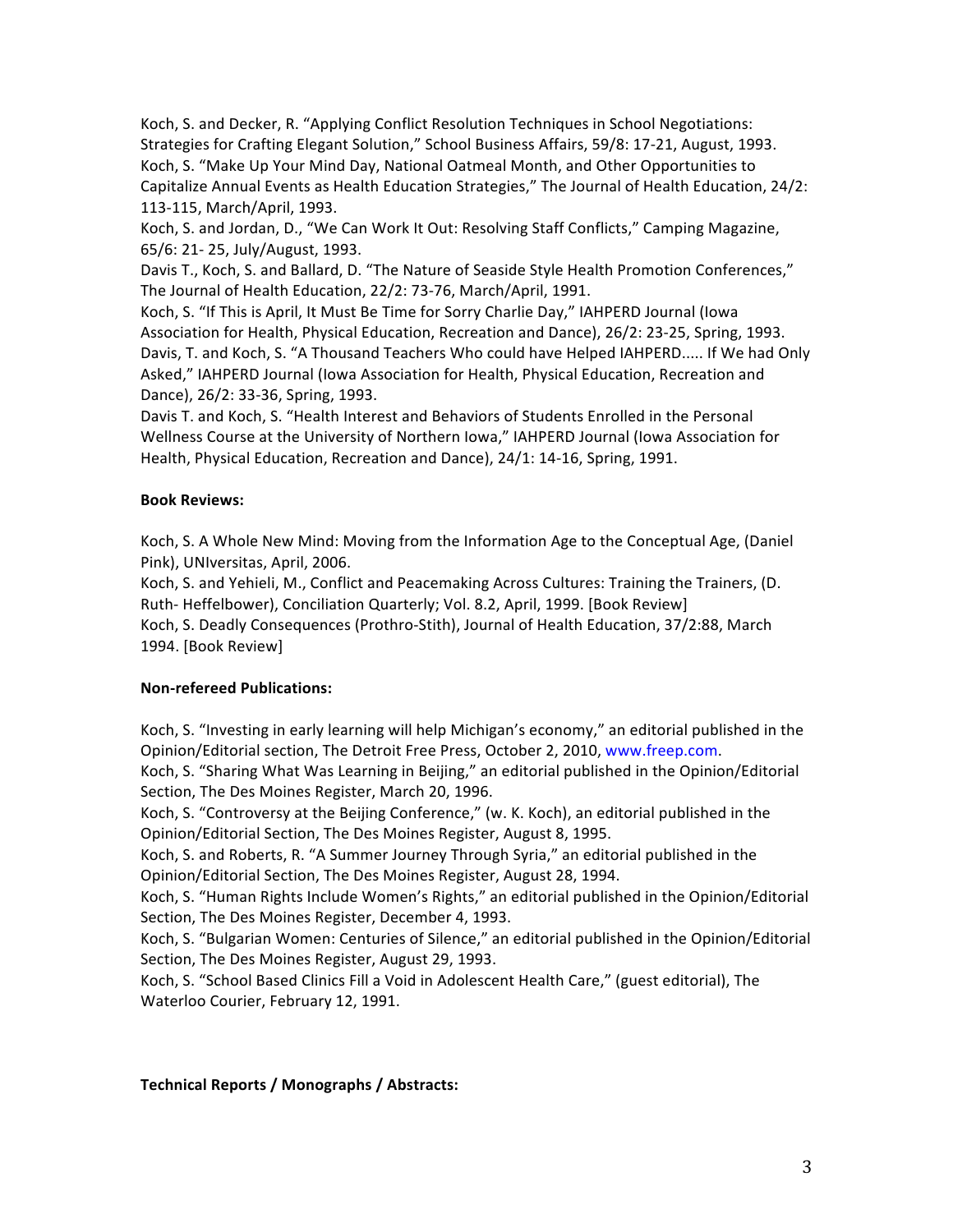NMU Roadmap to 2015: Academic Affairs Updates, presented to the NMU Board of Trustees, September, December, 2008; April and July, 2009; April, September, December, 2010. Annual Governance Reports on Faculty Productivity, Academic Program Review and Student Outcomes Assessment, presented to the Board of Regents, State of Iowa, September, 1998-2005.

Koch, S. and Struck, C. "Conflict Resolution Education: Building the Capacity for Democratic Schools in Slovakia," Technical Report for conflict resolution activities conducted in Slovakia, February/March, 1997.

Koch, S. and Struck, C. "Conflict Resolution Education: Progress Toward skill Development and Leadership," Technical Report for conflict resolution activities conducted in Slovakia, April/May, 1996.

Koch, S. "Initiating Conflict Management Education in the Orava Project," Technical Report for conflict resolution activities conducted in Slovakia, April/May, 1995.

Koch, S. "An Ethnographic Analysis of the Quality of Life of Bulgarian Women and Their Children," Proceedings of the International Symposium of ENCORE: The European Network of Conflict Resolution in Education, Berlin Technical University, Berlin, September 11, 1993.

## **Creative Writing:**

Koch, S. "What Does the Flag Mean to Me?" an essay published in The State Journal Register, July 4, 2012.

Koch, S. "In My View: An Ancestor's Diary Full of Lessons." an essay published in the Opinion/Editorial Section, The State Journal Register, September, 24, 2011.

Koch, S. "A Room of Her Own: The Enduring Example of Barbara Lounsberry," an essay published in the *festreicht*, Notes from the Flyover, October, 2006; North American Review Press.

Politics is Murder: An Iowa Mystery, B. Lounsberry (ed.), a serial mystery novel, authored concluding chapter, published by KUNI Public Radio, November, 2000.

Koch, S. "In Sepia," a poem published in Lyrical Iowa, September, 1999.

Koch, S. "When I was Six," a poem published in Lyrical Iowa, September, 1998 (winner of the 1998 Joan Sanford Memorial Award for poetry).

Koch, S. "Squishy, Squirming Worms in Spring," an essay published in the Opinion/Editorial Sections, The Des Moines Register, May 8, 1997.

Koch, S. "A Summer in the Cellar Learning More than Buttering the Block," an essay published in the Opinion/Editorial Section, The Des Moines Register, July 6, 1997.

Koch, S. "The Cleansing," an essay published in Northern Iowa Today, Winter, 1996.

Koch, S. " A Death in the Neighborhood," an essay published in the Opinion/Editorial Section, The Des Moines Register, February 12, 1995.

## **Selected Grants:**

"Enhancing the Quality of Graduate Education at the University of Northern Iowa," July, 2005, \$295,000, The Roy J. Carver Charitable Trust.

"Innovations in College Teaching: Using Faculty Learning Communities and Innovative Technology to Improve Learning in the Liberal Arts Core," July, 2003, \$204,000, The Roy J. Carver Charitable Trust (w. A. Podolefsky).

U.S. Public Health Service Training Grant to support the UNI Global Health Corps, December, 1999, \$750,000, (w. M. Yehieli).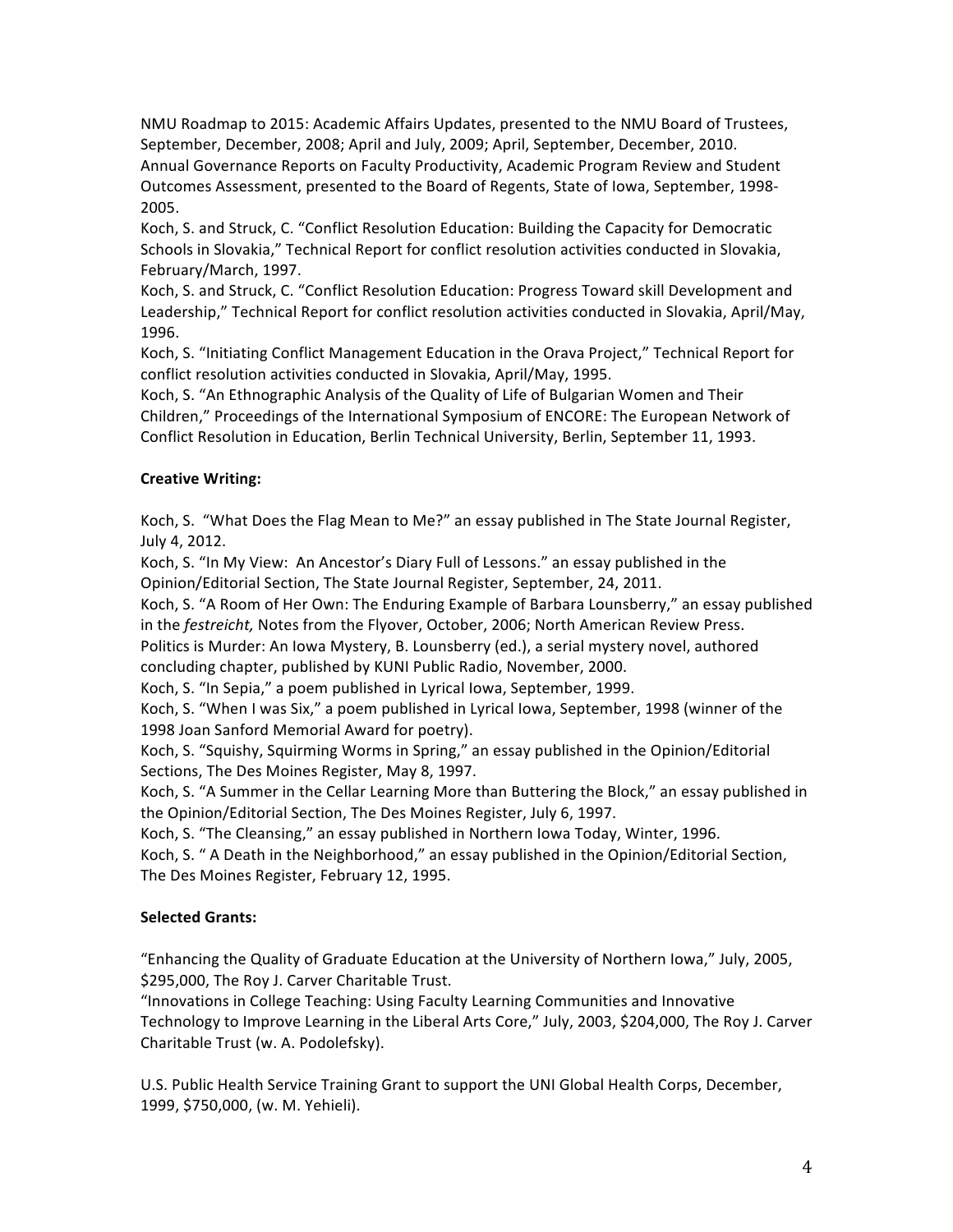U.S. Public Health Service Training Grant to support the UNI Global Health Corps, September, 1999, \$250,000, (w. M. Yehieli).

Malone Fellowship for study in Syria and Kuwait, The U.S.-Arab Relations Board, 1994, \$10,000. "In Their Own Words: An Ethnographic Analysis of Conflict and Coping Among Bulgarian Women," a funded Professional Development Leave awarded for Fall, 1995 to continue research in Bulgaria. Two additional summer fellowships, 1993 for \$4500 and 1995 for \$2250, were awarded to support the project.

"Conflict Resolution in the Schools," a grant provided by the National Institute for Dispute Resolution, 1994, \$50,000.

## **Selected&Presentations:**

"Reflections on the Presidency: Lessons Learned," presented to the Millennium Leadership Institute, AASCU, June 9, 2012, Washington,D.C.

"A Challenge for Graduates," keynote address presented to the Midstate Student Support for Teaching (MSST) program, June 10, 2012, Springfield, Illinois.

"A Message For Graduates", keynote address presented to the Golden Laurels Award Event, May 10, 2012, Springfield, Illinois.

"University of Illinois Springfield Convocation Address," August 17, 2011, Springfield, Illinois. "Forty Under Forty Keynote Address, July 12, 2011, Springfield, Illinois.

"The Wildcat Innovation Fund: Encouraging Innovation in Challenging Times," (with Paul Lang) presented to the American Association of State Colleges and Universities (AASCU) National Provost's Academic Affairs Meeting, July 29-August 1, 2010.

"An Ounce of Prevention: Building and Maintaining an Effective Partnership with your Human Resource Professional," (with A. Sherman), presented to the American Association of State Colleges and Universities (AASCU) National Provost's Academic Affairs Meeting, February 3-6, 2010.

"The CAO/CFO Collaboration: Building an Effective Partnership," (with R. Koob and S. Landrey), presented to the American Association of State Colleges and Universities (AASCU) National Provost's Academic Affairs Meeting, February 5-8, 2009.

"Combining Leisure and Learning to Demonstrate a Model for University/Community Engagement at Northern Michigan University," (with C. Steinhaus), presented to the  $10<sub>th</sub>$  World Leisure Congress, October 6-10, 2008, Quebec, Canada.

"The University and Good Governance: Opportunities and Practical Examples from an American Comprehensive University,", presented to the International Conference on the Role of the University in Promoting Democratic Governance for Peace and Development, July 22-23, 2004, United Nations, New York.

"Phantoms at the Gate: Revisiting and Revising Virginia Woolf's Professions for Women," presented to the Third European Conference on Gender Equality in Higher Education, University of Genoa, Genoa, Italy, April 13-16, 2003.

"In Your Hands: The Promise of Human Rights in Iowa and Beyond," a keynote address presented to the Iowa Global Awareness Conference: Universal Human Rights-Global and Grass Roots; Mason City, Iowa, February 27, 1999.

"Conflict Resolution in Higher Education: The Department Chair as Conflict Manager," presented to the Department Chair's Retreat, Eastern Illinois University, Charleston, IL, June 11, 1999. "Risking Resolution: Reflections on a Spiritual Geography," The Inaugural Anna E. McGovern Lecture, University of Northern Iowa, April 7, 1997.

"Institutionalizing Conflict Resolution Education in the Teacher Education Curriculum," an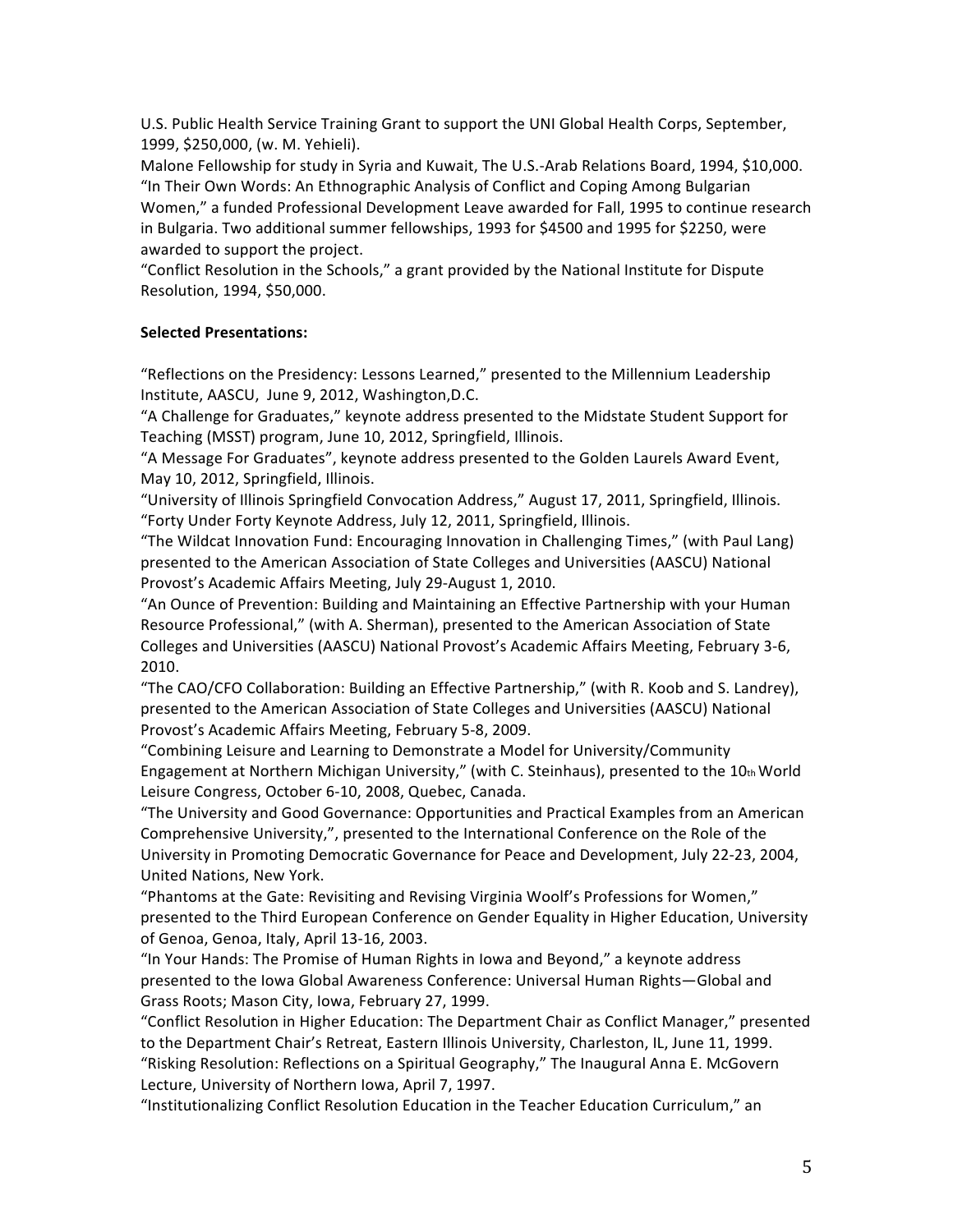invited paper presented to the International Conference on Conflict Resolution, Sarajevo University, Sarajevo, Bosnia & Herzegovina, September 3, 1997.

"The University of Northern Iowa Global Health Corps: Building Domestic and International Alliances for Health Promotion and Sustainable Human Development," presented (with M. Yehieli) to the European conference of the International Union for Health Promotion and Education, Herzliya, Israel, November 9-12, 1997.

"The Ballad of Dora LaPine: Conflict and Violence on the Dakota Prairie," presented to the Missouri Valley History Conference, Omaha, NE, March 7, 1996.

"Peacebuilding in Action: Preventing Violence Through Conflict Resolution," a keynote address presented to the National Violence Intervention and Prevention Institute, La Crosse, WI, July 12, 1996.

(Over 400 international, national, regional and local presentations on topics including leadership in higher education, human rights, conflict resolution and public health.)

#### **Selected Other Scholarly Activities:**

Faculty Fellow: University of Iowa Center for Human Rights, 2000 - 2007 Senior Advisory Board, International Journal of Global Health, 2000 - 2007 Editorial Board, Journal of Health Education, 1993-1996 Member, UNI Graduate Faculty, 1993 - 2007

#### **Teaching**

From 1985 - 2002, taught undergraduate and graduate courses in the Health Promotion and Education Division of the School of Health, Physical Education and Leisure Services at the University of Northern Iowa; developed new courses in Health and Human rights, Marketing Health Promotion Programs, Health Advocacy, Social Action and Policy Development, Conflict Resolution and Violence Prevention, New Paradigms for the Resolution of Conflict (a Presidential Scholars seminar); chaired and served as a member of numerous Masters and Doctoral Committees within the UNI School of HPER and the College of Education.

## Selected Professional/Community Service Contributions:

Delegate, 2012 5<sup>th</sup> Global University Summit (an invited conference of university presidents), April 29 - May 1, 2012, Chicago, Il.

Facilitator, AASCU New Provost's Workshop; February, 2010; July, 2010, Chicago, IL. Facilitator, American Council on Education Workshop; "The CAO and CFO in Difficult Economic Times: Working Effectively Together," August, 9-10, 2010, Washington, D.C.

Academic Affairs Officers of the President's Council State Universities of Michigan (PCSUM); member since 2007, Chair-elect, 2010.

Delegate, International Conference on the Role of Universities in Achieving United Nations Millennium Development Goals, United Nations Headquarters, September, 2005,New York, NY. Board of Directors, World Leisure, 2006 - 2011.

Professional Science Masters (PSM) National Advisory Board, council of Graduate Schools, 2006 - 07. Board of Trustees, Allen College of Nursing, 2000 - 07.

Founding Member, Advisory Board, University of Iowa College of Public Health, 1999 - 2007. Founding Member, Board of Directors, Bright Moves Network (an organization that provides support for immigrants and refugees in the Cedar Valley), 2002-07.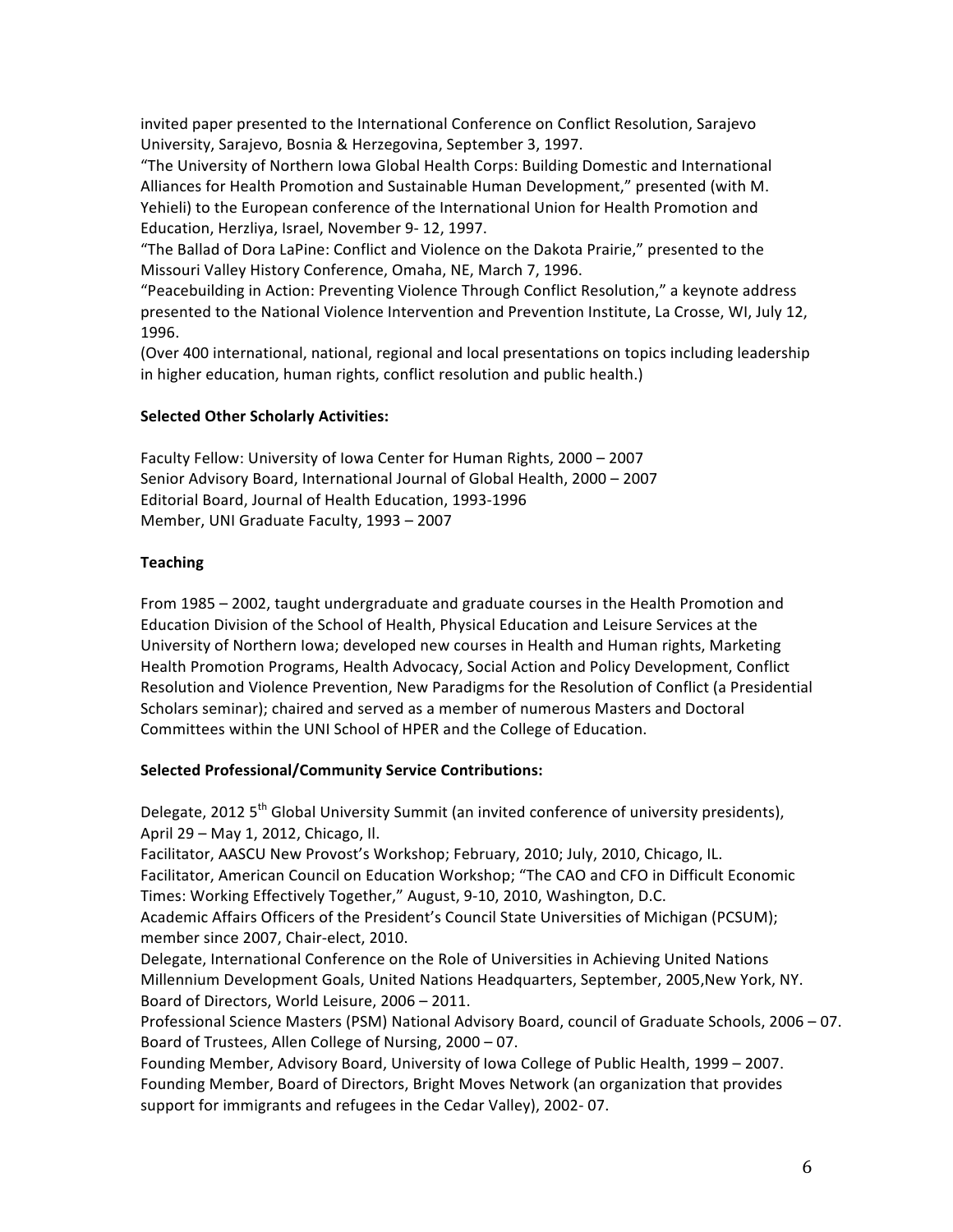Faculty, the Orava Project, a USAID project to transform educational practices in Slovakia, 1994-2000. (Designed and delivered numerous conflict resolution institutes throughout Slovakia for K-12 educators and university faculty.) Board of Regents, State of Iowa Regents Committee Educational Relations, 1998 - 2007, (secretary, 2000-01). Co-Chair, UNI United Way Campaign, 1999 - 2001. Faculty Sponsor: "In Our Hands: UNI Kits for Kosovo." Chair, UNI/United States Institute for Peace Seminar Planning Committee Spring, 2001. Chair, UNI Committee for Academic Program Review, 1997 - 2007. Chair, UNI University Curriculum Committee, 1997 - 2007. Chair, College of Education Senate, 1994-95 Delegate, United Nations Fourth World Conference on Women, Beijing, China, 1995. Participant, United Nations Conference on Human Rights, Vienna, Austria, 1993. Founding Member, UNI Ad-Hoc Committee for Conflict Resolution

#### Selected Professional Development Experiences:

The AASCU New Presidents Institute, July 25-29, 2011, Lake Geneva, Wi. The CAO/CFO Collaboration, American Council on Education, July, 2009. Management Development Program, Harvard University, June, 2005. AASCU Millennium Leadership Initiative, June 2003 Human Rights and Health, Graduate School of Public Heath, Harvard University, June, 1996.

#### **Current Associations and Affiliations:**

Trustee, the Lincoln Academy of Illinois Member, Memorial Health Systems Corporate Board University of Illinois President's Club University of Illinois Springfield Chancellor's Circle Women for Women (a Springfield philanthropic society) Friends of WUIS Public Radio Friends of Sangamon Auditorium Prairie Stars Booster Club Sangamon County Historical Society Abraham Lincoln Association Omicron Delta Kappa National Leadership Honor Society Friends of the Art institute of Chicago

#### **Honors / Awards:**

Faculty Emeritus, University of Northern Iowa Outstanding Leadership Award, Way Up Conference for Women in Higher Education, 2001 Dakota State University Alumni Professional Excellence Award, 2000 Waterloo Human Rights Commission Human Rights Award, 1999 Iowa Prism Award, for outstanding contributions to understanding diversity in Iowa, presented by Iowa Governor, Tom Vilsack, October, 1999 The Joan Sanford Memorial Award for Poetry, Iowa Poetry Association, 1998 Joseph J. Malone Fellowship for study in Kuwait and Syria, 1994